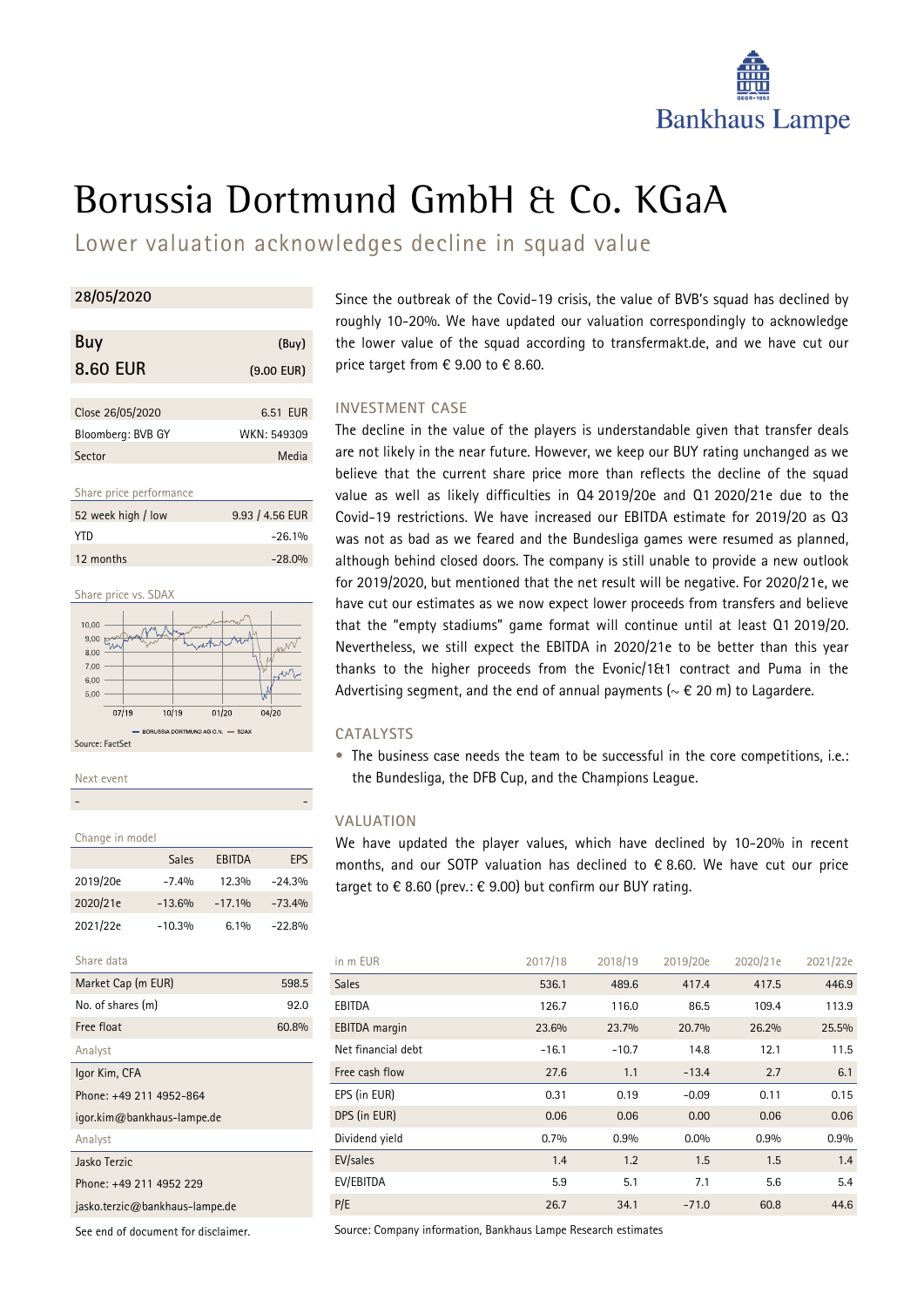|            |                | Market Value | Market Value   | Delta since           |               | adj. PV in     | % of squad |
|------------|----------------|--------------|----------------|-----------------------|---------------|----------------|------------|
|            | Player         | 03/2020      |                | 05/2020 prior quarter | Contract till | € m            | value      |
| Goalkeeper | 1 Bürki        | 14           | 11             | $-21%$                | 30/06/21      | 11             | 2.2%       |
|            | 35 Hitz        | 2.5          | $\overline{2}$ | $-20%$                | 30/06/21      | $\overline{2}$ | 0.4%       |
|            | 25 Unbehaun    | 0.4          | 0.35           | $-13%$                | 30/06/22      | 0.35           | 0.1%       |
|            | 40 Oelschlägel | 0.3          | 0.3            | 0%                    | 30/06/20      |                |            |
| Defence    | 16 Akanji      | 25           | 20             | $-20%$                | 30/06/22      | 25             | 5.0%       |
|            | 15 Hummels     | 30           | 24             | $-20%$                | 30/06/22      | 24             | 4.8%       |
|            | 2 Zagadou      | 35           | 31.5           | $-10%$                | 30/06/22      | 35             | 7.0%       |
|            | 18 Balerdi     | 8            | 7.2            | $-10%$                | 30/06/24      | 8              | 1.6%       |
|            | 14 Schulz      | 20           | 16             | $-20%$                | 30/06/24      | 16             | 3.2%       |
|            | 29 Schmelzer   | 1.7          | 1.4            | $-18%$                | 30/06/21      | 1.4            | 0.3%       |
|            | 5 Hakimi       | 60           | 54             | $-10%$                | 30/06/20      |                |            |
|            | 26 Piszczek    | 2.5          | $\overline{2}$ | $-20%$                | 30/06/21      | $\overline{2}$ | 0.4%       |
|            | 22 Morey       | 1            | 0.9            | $-10%$                | 30/06/24      | 0.9            | 0.2%       |
| Midfield   | 28 Witsel      | 27           | 21.5           | $-20%$                | 30/06/22      | 21.5           | 4.3%       |
|            | 27 Can         |              | 24             | n/a                   | 30/06/24      |                |            |
|            | 37 Raschl      | $\mathbf{1}$ | 0.9            | $-10%$                | 30/06/22      | 0.9            | 0.2%       |
|            | 6 Delaney      | 22           | 17.5           | $-20%$                | 30/06/22      | 17.5           | 3.5%       |
|            | 8 Dahoud       | 8            | 6.5            | $-19%$                | 30/06/22      | 6.5            | 1.3%       |
|            | 13 Guerreiro   | 35           | 28             | $-20%$                | 30/06/20      |                |            |
|            | 11 Reus        | 40           | 32             | $-20%$                | 30/06/23      | 32             | 6.4%       |
|            | 19 Brandt      | 50           | 40             | $-20%$                | 30/06/24      | 40             | 8.0%       |
|            | 32 Reyna       | 15           | 13.5           | $-10%$                | 30/06/21      | 15             | 3.0%       |
| Striker    | 23 Hazard      | 40           | 32             | $-20%$                | 30/06/24      | 32             | 6.4%       |
|            | 7 Sancho       | 130          | 117            | $-10%$                | 30/06/22      | 130            | 25.9%      |
|            | 17 Haaland     | 80           | 72             | $-10%$                | 30/06/24      | 80             | 16.0%      |
|            | 10 Götze       | 13           | 10.5           | $-19%$                | 30/06/20      |                |            |
|            | Total          | 661.4        | 586.05         | $-11%$                |               | 501.05         | 100%       |

#### **VALUATION**

Source: Transfermarkt.de

- Since March 2020, the value of the playing squad has fallen by 10-20%, according to transfermarkt.de.
- Overall, the squad value including the newcomer Emre Can (added  $\epsilon$  24 m) has fallen by 11% since March. Once adjusted for Emre Can, the decline is 15%.
- As a result, the squad is currently worth  $\epsilon$  501.05 m (late-March:  $\epsilon$  661.4 m), which leads us to a lower adjusted NAV (see below) and therefore a lower price target of  $€ 8.60$ .

| ADJUSTED NAV CALCULATION                             |                | Valuation |                                                             |
|------------------------------------------------------|----------------|-----------|-------------------------------------------------------------|
| adj. value of the squad $[$ mn $\epsilon]$           |                | 501.1     | 30% discount applied to reflect the following risk factors: |
| Net liquidity                                        |                | $-10.8$   |                                                             |
| <b>Brand Value</b>                                   |                | 639.2     | Uncertainty regarding the further course of the Covid-19    |
| Total                                                |                | 1,129.4   | pandemic (10%)                                              |
| Num. of shares [mill.]                               |                | 92.00     | Potentially low interest in transfers (game changer in      |
| Discount                                             |                | 30%       |                                                             |
| Fair value per share $[\epsilon]$                    |                | 8.59      | full-year earnings) due to the postponement of the          |
| Sensitivity of fair value per share                  |                |           | EURO 2020 tournament to next year (10%) and the             |
| Change in adj. Value of the squad or Brand Value     | $+100$ m       | 9.35      | tougher financial situation of potential buyers             |
|                                                      | $+50m$         | 8.97      | Even when the pandemic comes to an end, people may          |
|                                                      | 0 <sub>m</sub> | 8.59      |                                                             |
|                                                      | $-50m$         | 8.21      | still avoid events with large crowds (10%)                  |
|                                                      | $-100$ m       | 7.83      |                                                             |
| Source: Company information, Bankhaus Lampe Research |                |           |                                                             |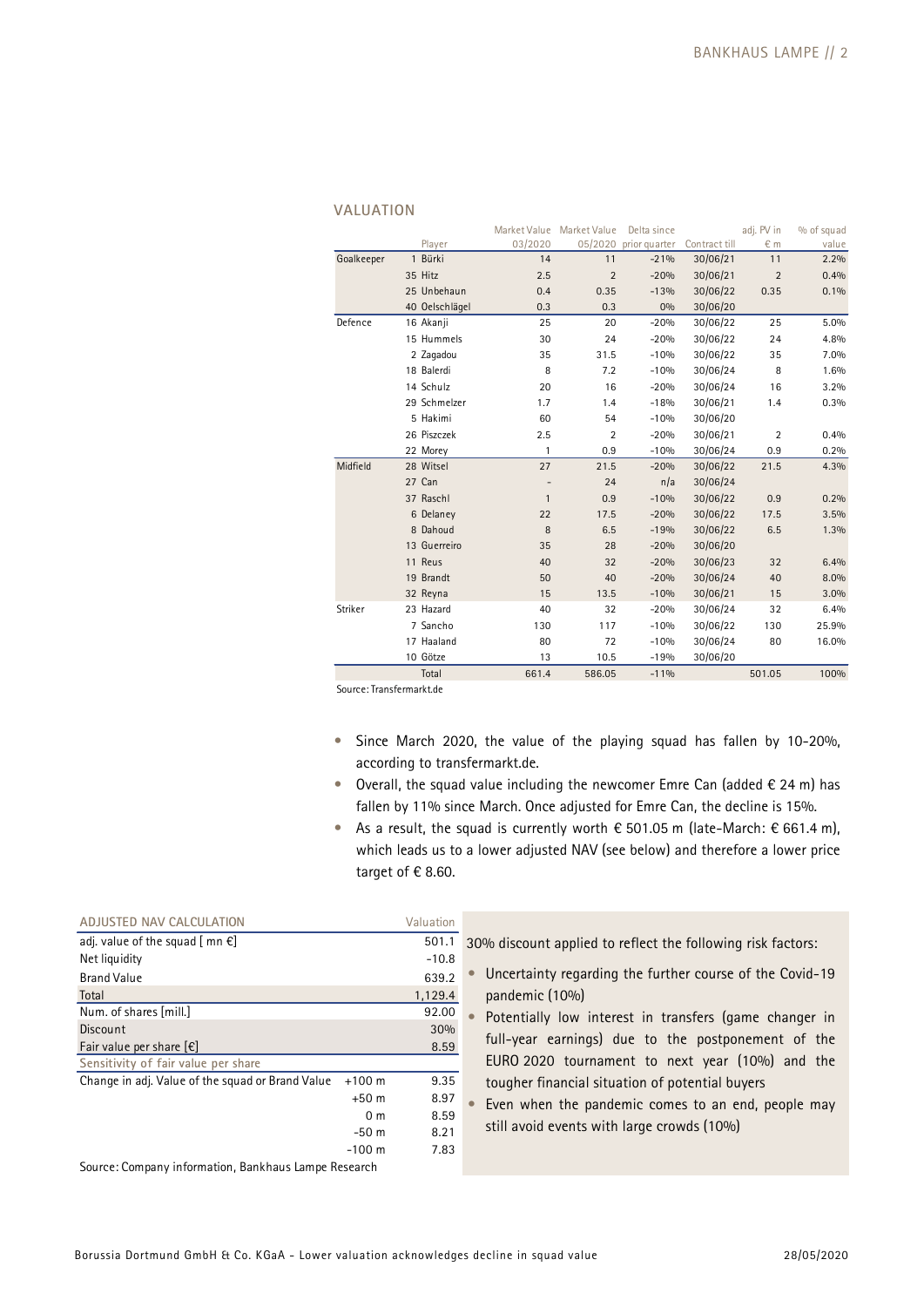# **MAIN RISKS TO OUR INVESTMENT CASE**

- The impact of the Covid-19 pandemic could be harsher or more protracted than we expect.
- Sporting success cannot be relied upon. Elimination from a cup competition reduces the brand value, while going through to the next round is positive.
- A higher-than-expected bid for a player could drive up the squad value, while an injury of a highly valued player could drive it down. And in terms of numbers, major deviations from our forecasts are possible as transfers are unpredictable.

### **Change in estimates**

|               | 19/20e |            |         | 20/21 |       |          | $^{\circ}$ 1/22e |            |          |
|---------------|--------|------------|---------|-------|-------|----------|------------------|------------|----------|
| $(\epsilon$ m | Old    | <b>New</b> | Delta   | Old   | New   | Delta    | Old              | <b>New</b> | Delta    |
| Sales         | 450.5  | 417.4      | $-7.4%$ | 483.1 | 417.5 | $-13.6%$ | 497.8            | 446.9      | $-10.2%$ |
| <b>EBITDA</b> | 77.1   | 86.5       | 12.2%   | 131.9 | 109.4 | $-17.1%$ | 107.3            | 113.9      | 6.1%     |

Source: BHL Research estimates

- We have drastically cut our top-line estimates mainly to reflect the new accounting approach for transfer income, which is now shown as net proceeds (previously gross proceeds) in BVB's P&L. At the same time, the bulk of costs related to the Transfers segment has been removed from the P&L. As a result, this adjustment has a minor effect on our estimates.
- We have lifted our 2019/20 EBITDA estimates to reflect better-than-expected Q3 results, which were not as bad as we had feared.
- For the next fiscal year 2020/21, however, we have cut our estimates because we believe that the "games behind closed doors" format will continue into the 2020/21 season.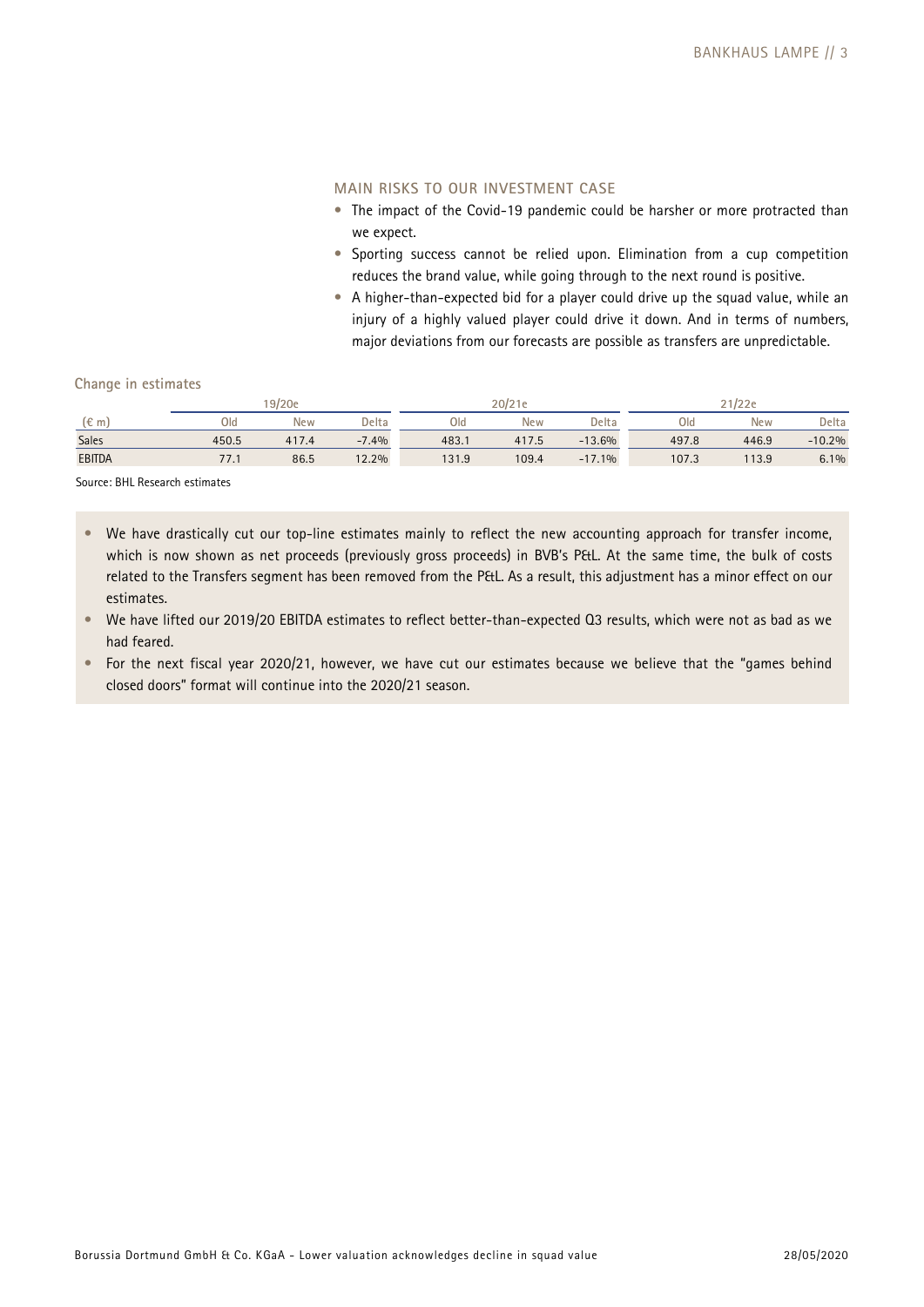# Key figures

# **Borussia Dortmund GmbH & Co. KGaA – Income statement**

| in m EUR                            | 2017/18  | 2018/19  | 2019/20e | 2020/21e | 2021/22e |
|-------------------------------------|----------|----------|----------|----------|----------|
| Sales                               | 536.1    | 489.6    | 417.4    | 417.5    | 446.9    |
| Own work capitalised                | 0.0      | 0.0      | 0.0      | 0.0      | 0.0      |
| Total sales                         | 536.1    | 489.6    | 417.4    | 417.5    | 446.9    |
| Material expenses                   | $-20.1$  | $-21.3$  | $-20.0$  | $-20.0$  | $-21.2$  |
| Personnel expenses                  | $-186.7$ | $-205.1$ | $-206.2$ | $-205.0$ | $-221.4$ |
| Unusual or infrequent items         | 0.0      | 0.0      | 0.0      | 0.0      | 0.0      |
| Other operating result              | $-202.6$ | $-147.2$ | $-104.6$ | $-83.1$  | $-90.3$  |
| <b>EBITDA</b>                       | 126.7    | 116.0    | 86.5     | 109.4    | 113.9    |
| Depreciation                        | 90.6     | 92.5     | 95.0     | 95.0     | 95.0     |
| EBITA                               | 36.1     | 23.5     | $-8.5$   | 14.4     | 18.9     |
| Amortisation of goodwill            | 0.0      | 0.0      | 0.0      | 0.0      | 0.0      |
| Amortisation of intangible assets   | 0.0      | 0.0      | 0.0      | 0.0      | 0.0      |
| <b>EBIT</b>                         | 36.1     | 23.5     | $-8.5$   | 14.4     | 18.9     |
| Financial result                    | $-4.3$   | $-1.6$   | $-2.1$   | $-2.1$   | $-2.1$   |
| Income on ordinary activities       | 31.8     | 22.0     | $-10.6$  | 12.3     | 16.8     |
| Extraordinary income/loss           | 0.0      | 0.0      | 0.0      | 0.0      | 0.0      |
| EBT                                 | 31.8     | 22.0     | $-10.6$  | 12.3     | 16.8     |
| Taxes                               | $-3.3$   | $-4.4$   | 2.1      | $-2.5$   | $-3.4$   |
| Net income from cont. operations    | 28.5     | 17.6     | $-8.4$   | 9.8      | 13.4     |
| Net income from discont. operations | 0.0      | 0.0      | 0.0      | 0.0      | 0.0      |
| Minority interest                   | 0.0      | 0.0      | 0.0      | 0.0      | 0.0      |
| Net income (adj.)                   | 28.5     | 17.6     | $-8.4$   | 9.8      | 13.4     |
| No. of shares                       | 92.0     | 92.0     | 92.0     | 92.0     | 92.0     |
| EPS                                 | 0.31     | 0.19     | $-0.09$  | 0.11     | 0.15     |

Source: Company information, Bankhaus Lampe Research estimates

|                     | 2017/18 | 2018/19 | 2019/20e | 2020/21e | 2021/22e |
|---------------------|---------|---------|----------|----------|----------|
| Gross margin        | 96.3%   | 95.7%   | 95.2%    | 95.2%    | 95.3%    |
| EBITDA margin       | 23.6%   | 23.7%   | 20.7%    | 26.2%    | 25.5%    |
| <b>EBITA</b> margin | 6.7%    | 4.8%    | $-2.0%$  | 3.4%     | 4.2%     |
| EBIT margin         | 6.7%    | 4.8%    | $-2.0%$  | 3.4%     | 4.2%     |
| EBT margin          | 5.9%    | 4.5%    | $-2.5%$  | 2.9%     | 3.8%     |
| Net profit margin   | 5.3%    | 3.6%    | $-2.0%$  | 2.4%     | 3.0%     |
|                     |         |         |          |          |          |
| Tax rate            | 10.3%   | 20.1%   | 20.1%    | 20.1%    | 20.1%    |

Source: Company information, Bankhaus Lampe Research estimates

| Growth rates yoy  | 2017/18 | 2018/19  | 2019/20e                 | 2020/21e | 2021/22e |
|-------------------|---------|----------|--------------------------|----------|----------|
| <b>Sales</b>      | 32.1%   | $-8.7%$  | $-14.7%$                 | $0.0\%$  | $7.0\%$  |
| EBITDA            | 70.9%   | $-8.4%$  | $-25.4%$                 | 26.4%    | $4.1\%$  |
| <b>EBIT</b>       | >100%   | $-34.8%$ |                          |          | 31.2%    |
| EBT               | >100%   | $-30.9%$ | $\overline{\phantom{m}}$ | -        | 36.5%    |
| Net income (adj.) | >100%   | $-38.4%$ | $\overline{\phantom{a}}$ | -        | 36.5%    |
| EPS               | >100%   | $-38.4%$ | $\overline{\phantom{0}}$ | -        | 36.5%    |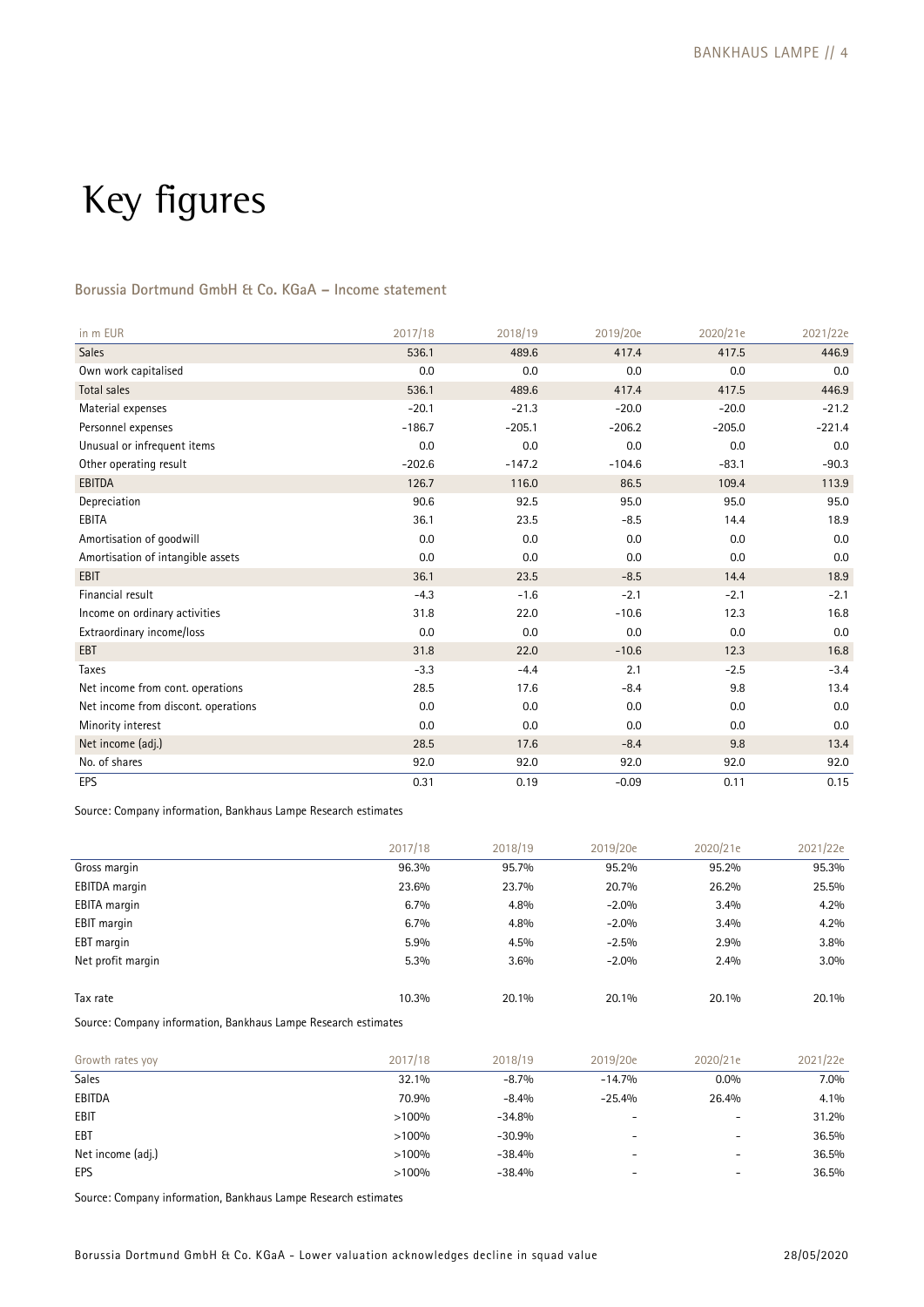# **Borussia Dortmund GmbH & Co. KGaA – Balance sheet**

| Assets (in m EUR)                      | 2017/18 | 2018/19 | 2019/20e | 2020/21e | 2021/22e |
|----------------------------------------|---------|---------|----------|----------|----------|
| Fixed assets                           | 341.9   | 371.7   | 377.4    | 384.9    | 392.6    |
| Property, plant and equipment          | 180.7   | 184.0   | 185.8    | 189.6    | 193.3    |
| Intangible assets                      | 109.7   | 163.7   | 167.0    | 170.3    | 173.7    |
| Financial assets                       | 0.1     | 0.1     | 0.1      | 0.1      | 0.1      |
| Other long-term assets                 | 51.5    | 24.0    | 24.4     | 24.9     | 25.4     |
| Current assets                         | 136.4   | 128.4   | 104.0    | 108.9    | 110.4    |
| Inventories                            | 5.6     | 4.6     | 5.0      | 5.1      | 5.2      |
| Accounts receivable                    | 23.0    | 30.1    | 30.1     | 30.7     | 31.3     |
| Other current assets                   | 48.4    | 37.9    | 38.6     | 39.4     | 40.2     |
| Securities                             | 0.0     | 0.0     | 0.0      | 0.0      | 0.0      |
| Cash                                   | 59.5    | 55.9    | 30.3     | 33.8     | 33.7     |
| Total assets                           | 478.3   | 500.1   | 481.4    | 493.8    | 503.0    |
| Equity and liabilities in m EUR        |         |         |          |          |          |
| Shareholders' equity                   | 336.3   | 354.9   | 334.4    | 344.2    | 352.1    |
| Shareholders' equity (before minority) | 336.3   | 354.9   | 334.4    | 344.2    | 352.1    |
| Minorities                             | 0.0     | 0.0     | 0.0      | 0.0      | 0.0      |
| Non-current liabilities                | 23.0    | 17.1    | 17.1     | 17.1     | 15.7     |
| Pension provisions                     | 0.0     | 0.0     | 0.0      | 0.0      | 0.0      |
| Other provisions                       | 0.0     | 0.0     | 0.0      | 0.0      | 0.0      |
| Long-term financial debt               | 6.7     | 8.4     | 8.4      | 8.4      | 7.0      |
| Other long-term debt                   | 16.3    | 8.7     | 8.7      | 8.7      | 8.7      |
| <b>Current liabilities</b>             | 119.0   | 128.1   | 129.9    | 132.5    | 135.1    |
| Short-term debt                        | 36.6    | 36.8    | 36.8     | 37.5     | 38.3     |
| Other accruals short-term              | 1.1     | 1.7     | 1.7      | 1.7      | 1.8      |
| Accounts payable                       | 54.6    | 60.7    | 61.9     | 63.1     | 64.4     |
| Other liabilities                      | 26.7    | 29.0    | 29.5     | 30.1     | 30.7     |
| Total equity and liabilities           | 478.3   | 500.1   | 481.3    | 493.8    | 503.0    |

Source: Company information, Bankhaus Lampe Research estimates

# **Borussia Dortmund GmbH & Co. KGaA – Balance sheet structure**

| Assets                        | 2017/18 | 2018/19 | 2019/20e | 2020/21e | 2021/22e |
|-------------------------------|---------|---------|----------|----------|----------|
| Fixed assets                  | 71.5%   | 74.3%   | 78.4%    | 77.9%    | 78.1%    |
| Property, plant and equipment | 37.8%   | 36.8%   | 38.6%    | 38.4%    | 38.4%    |
| Intangible assets             | 22.9%   | 32.7%   | 34.7%    | 34.5%    | 34.5%    |
| Current assets                | 28.5%   | 25.7%   | 21.6%    | 22.1%    | 21.9%    |
| Inventories                   | $1.2\%$ | 0.9%    | $1.0\%$  | 1.0%     | 1.0%     |
| Accounts receivable           | 4.8%    | 6.0%    | 6.2%     | 6.2%     | 6.2%     |
| Cash                          | 12.4%   | 11.2%   | 6.3%     | 6.8%     | 6.7%     |
| Equity and liabilities        |         |         |          |          |          |
| Shareholders' equity          | 70.3%   | 71.0%   | 69.5%    | 69.7%    | 70.0%    |
| Non-current liabilities       | 4.8%    | 3.4%    | 3.5%     | 3.5%     | $3.1\%$  |
| Pension provisions            | $0.0\%$ | $0.0\%$ | $0.0\%$  | $0.0\%$  | $0.0\%$  |
| Long-term financial debt      | 1.4%    | $1.7\%$ | $1.7\%$  | 1.7%     | 1.4%     |
| Current liabilities           | 24.9%   | 25.6%   | 27.0%    | 26.8%    | 26.9%    |
| Short-term debt               | $7.7\%$ | 7.4%    | 7.6%     | 7.6%     | $7.6\%$  |
| Accounts payable              | 11.4%   | 12.1%   | 12.9%    | 12.8%    | 12.8%    |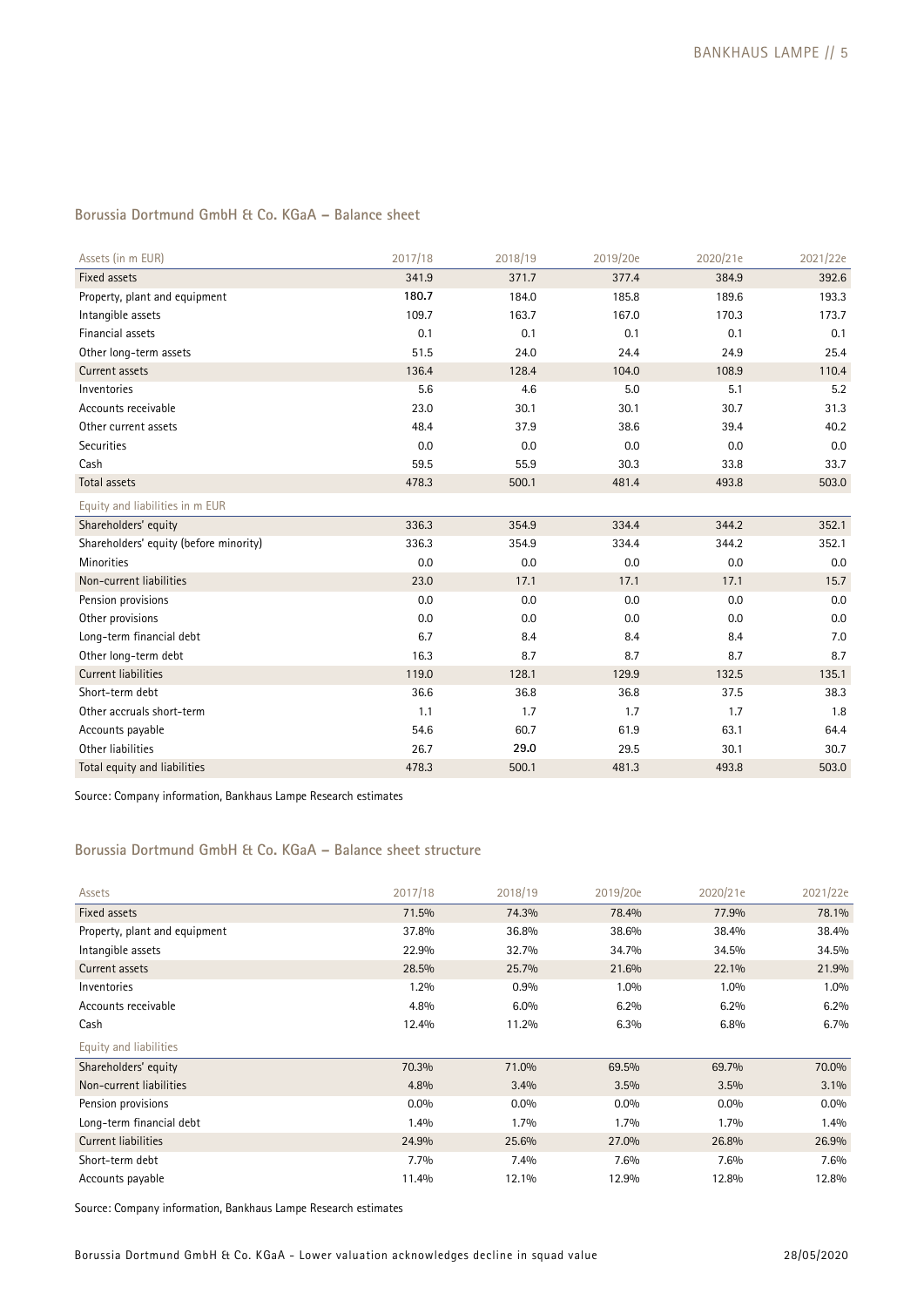# **Borussia Dortmund GmbH & Co. KGaA – Cash flow statement**

| in m EUR                                     | 2017/18  | 2018/19  | 2019/20e | 2020/21e | 2021/22e |
|----------------------------------------------|----------|----------|----------|----------|----------|
| Net income (adj.)                            | 31.8     | 17.6     | $-8.4$   | 9.8      | 13.4     |
| Depreciation                                 | 90.6     | 92.5     | 95.0     | 95.0     | 95.0     |
| Amortisation of goodwill & intangible assets | 0.0      | 0.0      | 0.0      | 0.0      | 0.0      |
| Change of provisions                         | 0.0      | 0.5      | 0.0      | 0.0      | 0.0      |
| Other                                        | 45.1     | 0.0      | 27.4     | 22.0     | 23.8     |
| Operating cash flow before changes in w/c    | 167.4    | 110.6    | 114.0    | 126.9    | 132.3    |
| Change in inventory                          | 0.0      | 1.0      | $-0.4$   | $-0.1$   | $-0.1$   |
| Change in accounts receivable                | 5.0      | $-7.1$   | 0.0      | $-0.6$   | $-0.6$   |
| Change in accounts payable                   | $-8.7$   | 6.1      | 1.2      | 1.2      | 1.3      |
| Change in other assets                       | $-5.4$   | 12.8     | $-0.2$   | $-0.2$   | $-0.2$   |
| Operating cash flow                          | 158.4    | 123.4    | 114.6    | 127.2    | 132.7    |
| Capex, incl. capitalized R&D                 | $-130.8$ | $-122.3$ | $-128.0$ | $-124.6$ | $-126.5$ |
| Payments for acquisitions                    | 0.0      | 0.0      | 0.0      | 0.0      | 0.0      |
| Financial investments                        | 0.0      | 0.0      | 0.0      | 0.0      | 0.0      |
| Income from asset disposals                  | 0.0      | 0.0      | 0.0      | 0.0      | 0.0      |
| Income from financial investments            | 0.0      | 0.0      | 0.0      | 0.0      | 0.0      |
| Cash flow from investing activities          | $-130.7$ | $-122.3$ | $-128.0$ | $-124.6$ | $-126.5$ |
| Free cash flow                               | 27.6     | 1.1      | $-13.4$  | 2.7      | 6.1      |
| Capital measures                             | 0.0      | 0.0      | 0.0      | 0.0      | 0.0      |
| Increase/decrease in debt position           | $-11.9$  | 1.8      | 0.0      | 0.7      | $-0.6$   |
| Purchase of own shares                       | 0.0      | 0.0      | 0.0      | 0.0      | 0.0      |
| Other financing Cash-flow                    | 0.0      | $-7.6$   | 0.0      | 0.0      | 0.0      |
| Dividend paid                                | $-5.5$   | $-5.5$   | $-5.5$   | 0.0      | $-5.5$   |
| Cash flow from financing activities          | $-17.5$  | $-11.3$  | $-5.5$   | 0.7      | $-6.2$   |
| Increase/ decrease in liquid assets          | 10.2     | $-10.2$  | $-19.0$  | 3.4      | 0.0      |
| Effects of exchange rate changes             | 0.0      | 0.0      | 0.0      | 0.0      | 0.0      |
| Cash at beginning of period                  | 49.3     | 59.5     | 49.3     | 30.3     | 33.8     |
| Change in total cash and cash equivalents    | 10.2     | $-10.2$  | $-19.0$  | 3.4      | 0.0      |
| Cash at end of period                        | 59.5     | 49.3     | 30.3     | 33.8     | 33.7     |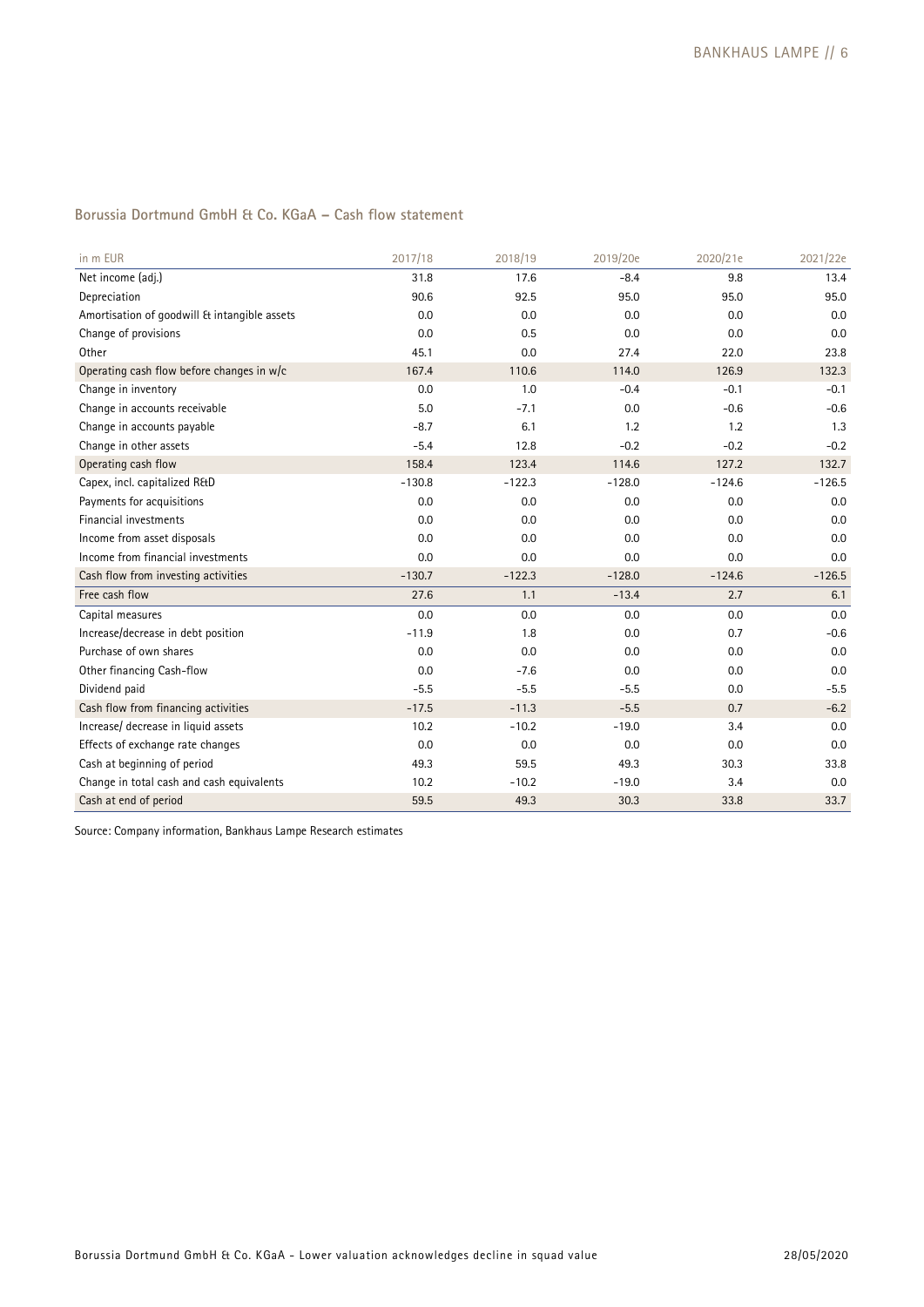# **Borussia Dortmund GmbH & Co. KGaA – Ratios**

|                                                | 2017/18 | 2018/19  | 2019/20e  | 2020/21e   | 2021/22e |
|------------------------------------------------|---------|----------|-----------|------------|----------|
| Per Share Data                                 |         |          |           |            |          |
| EPS                                            | 0.31    | 0.19     | $-0.09$   | 0.11       | 0.15     |
| Book value per share                           | 3.66    | 3.86     | 3.63      | 3.74       | 3.83     |
| Free Cash-flow per share                       | 0.30    | 0.01     | $-0.15$   | 0.03       | 0.07     |
| Dividend per share                             | 0.06    | 0.06     | 0.00      | 0.06       | 0.06     |
| Valuation ratios                               |         |          |           |            |          |
| EV/Sales                                       | 1.4     | 1.2      | 1.5       | 1.5        | 1.4      |
| EV/EBITDA                                      | 5.9     | 5.1      | 7.1       | 5.6        | 5.4      |
| EV/EBIT                                        | 20.6    | 25.0     | $-72.4$   | 42.4       | 32.3     |
| P/E                                            | 26.7    | 34.1     | $-71.0$   | 60.8       | 44.6     |
| Price to book (total equity)                   | 23      | 1.7      | 1.8       | 1.7        | 1.7      |
| Dividend yield                                 | 0.7%    | 0.9%     | $0.0\%$   | 0.9%       | 0.9%     |
| Profitability ratios                           |         |          |           |            |          |
| EBITDA margin                                  | 23.6%   | 23.7%    | 20.7%     | 26.2%      | 25.5%    |
| EBIT margin                                    | 6.7%    | 4.8%     | $-2.0%$   | 3.4%       | 4.2%     |
| Net return on sales                            | 5.3%    | 3.6%     | $-2.0%$   | 2.4%       | 3.0%     |
| Return on capital employed (ROCE)              | 9.5%    | 5.9%     | $-2.2%$   | 3.7%       | 4.8%     |
| Productivity ratios                            |         |          |           |            |          |
| Capital turnover                               | 58.9%   | 70.6%    | 84.0%     | 85.6%      | 81.6%    |
| Operating leverage                             | 7.4     | 4.0      | 9.2       | $-8,429.1$ | 4.4      |
| Sales per employee (in thousands)              | 666,760 | 611,946  | 521,694   | 521,861    | 558,564  |
| EBIT per employee (in thousands)               | 44,908  | 29,418   | 0         | 17,997     | 23,612   |
| Number of employees (in thousands)             | 0.8     | 0.8      | 0.8       | 0.8        | 0.8      |
| Financial ratios                               |         |          |           |            |          |
| Equity ratio                                   | 70.3%   | 71.0%    | 69.5%     | 69.7%      | 70.0%    |
| Net financial debt (in m EUR)                  | $-16.1$ | $-10.7$  | 14.8      | 12.1       | 11.5     |
| Net debt / Equity                              | $-4.8%$ | $-3.0%$  | 4.4%      | 3.5%       | 3.3%     |
| Interest cover                                 | 8.4     | 0.0      | $-4.0$    | 6.9        | 9.0      |
| Net debt / EBITDA                              | $-0.13$ | $-0.09$  | 0.17      | 0.11       | 0.10     |
| Working Capital (in m EUR)                     | $-26.0$ | $-26.0$  | $-26.8$   | $-27.3$    | $-27.9$  |
| Change in working capital (in m EUR)           | $-20.2$ | 0.0      | $-0.8$    | $-0.5$     | $-0.5$   |
| WC /sales                                      | $-4.9%$ | $-5.3%$  | $-6.4%$   | $-6.5%$    | $-6.2%$  |
| Stocks in days of sales                        | 4       | 3        | 4         | 4          |          |
| Trade debtors in days of sales                 | 16      | 22       | 26        | 27         | 26       |
| Trade creditors in days of COGS/sales          | 37      | 45       | 54        | 55         | 53       |
| Cash conversion cycle                          | $-17$   | $-20$    | $-24$     | $-24$      | $-23$    |
| Invest. (property/plant/equity) / Depreciation | 144.4%  | 132.2%   | 134.7%    | 131.1%     | 133.2%   |
| Others                                         |         |          |           |            |          |
| Sales CAGR (last 3 years)                      | 24.8%   | 9.2%     | 0.9%      | $-8.0%$    | $-3.0%$  |
| EBIT CAGR (last 3 years)                       | 40.0%   | $-13.0%$ | $-192.6%$ | $-26.4%$   | $-7.1%$  |
| Net income CAGR (last 3 years)                 | 72.7%   | $-15.2%$ | $-200.7%$ | $-29.9%$   | $-8.6%$  |
| Pay-out ratio                                  | 19.4%   | 31.4%    | $0.0\%$   | 56.1%      | 41.1%    |
| Free cash flow (in m EUR)                      | 27.6    | 1.1      | $-13.4$   | 2.7        | 6.1      |
| Free cash flow yield                           | 3.6%    | 0.2%     | $-2.2%$   | 0.4%       | 1.0%     |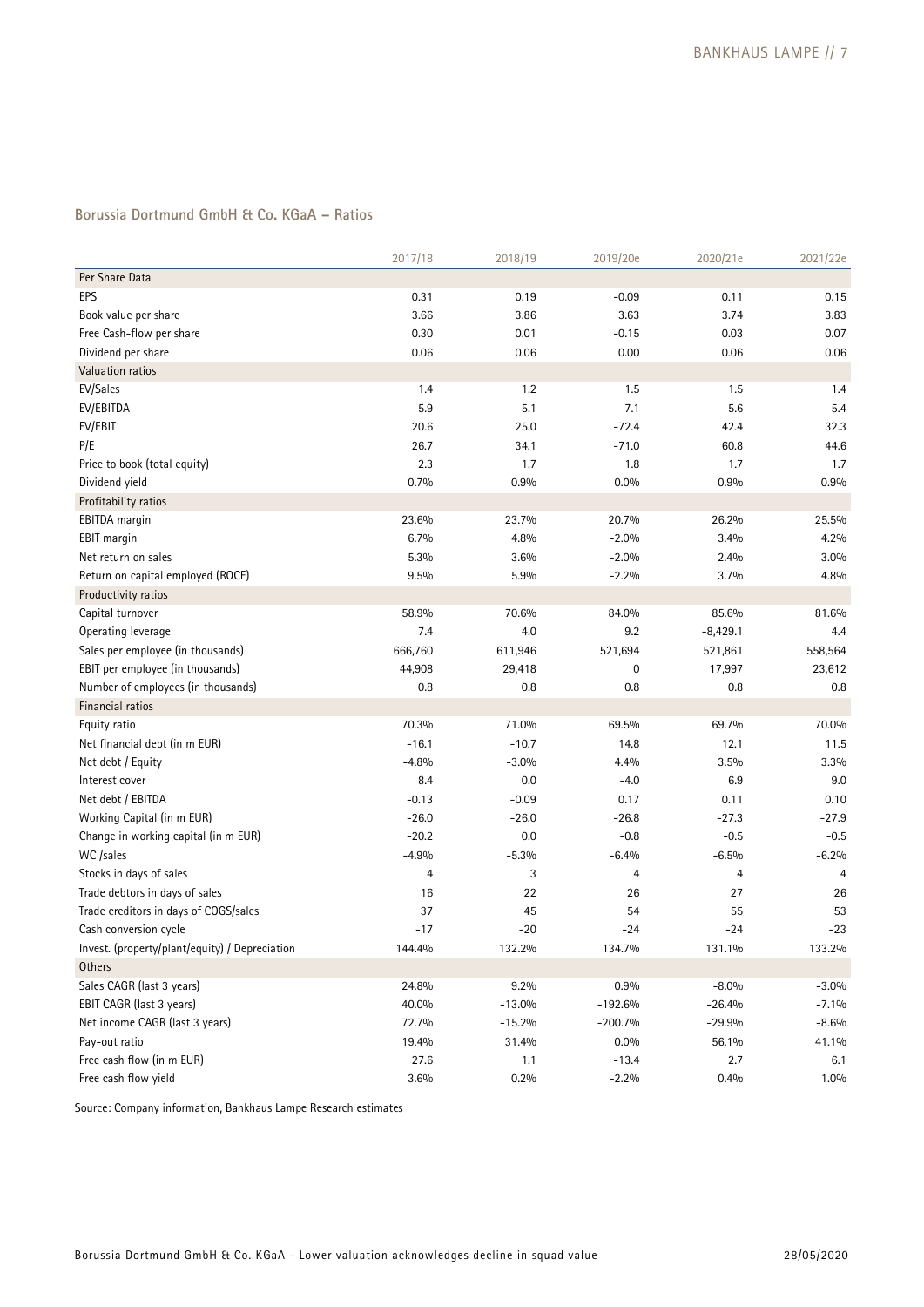# Disclaimer

The creation of this recommendation was finalised on 27/05/2020 02:55 PM (CEST) and first published on 28/05/2020 07:01 AM (CEST).

#### **Analyst declaration**

The relevant research analysts, as named on the front cover of this research report, certify that (a) all of the views expressed in this research report accurately reflect their personal views about the securities and companies mentioned in this research report; and (b) that no part of their compensation was, is or will be directly or indirectly related to the specific recommendation(s) or views expressed by them in this research report.

### **Rating system**

Shares are rated based upon analyst forecasts with regard to the performance of the share during a period of twelve months. The rating "Buy" within this general concept means that the share's forecast performance is at least 10%. "Hold" means a price movement in a bandwidth of -10% to 10%. "Sell" means that the share's forecast performance is less than -10%.

#### **Explanation of valuation**

Unless shown otherwise, the stated upside targets are based upon either a discounted cash-flow pricing or upon a comparison of the performance ratios of companies that the respective analyst considers to be comparable, or upon a combination of these two analyses. Analysts modify the result of this fundamental assessment to incorporate the potential trend in market sentiment.

Details on the concepts and methods as well as the valuation models employed are available on our [website.](https://www.bankhaus-lampe.de/en/research/file/2E1F42C7-9372-4AB5-9D28-91CB91EAA40E/1852)

**Overview of changes in our recommendations/price targets in the** previous **twelve months for: Borussia Dortmund GmbH & Co. KGaA (BVB GY), Close (26/05/2020): 6.51 EUR, Analyst: Igor Kim (CFA).** 

| Date of publication | Price at recommendation | Rating | Price target |
|---------------------|-------------------------|--------|--------------|
| 02/04/2020          | 5.32 EUR                | Buv    | 9.00 EUR     |
| 06/08/2019          | 9.09 EUR                | Buy    | 12.00 EUR    |

**The distribution of recommendations in our investments universe is currently as follows (date: 01/04/2020)** 

| Rating       | Basis: all analysed companies | Basis: companies with investment banking relationships |
|--------------|-------------------------------|--------------------------------------------------------|
| Buy          | 55.6%                         | 85.7%                                                  |
| Hold         | 36.1%                         | 14.3%                                                  |
| Sell         | 8.3%                          | $0.0\%$                                                |
| Under Review | $0.0\%$                       | $0.0\%$                                                |

# **Frequency of updates**

The Bank intends to publish at least one research report per year for the aforementioned stock/stocks.

# **Complete list of recommendations**

The complete list of recommendations for each financial instrument of the last twelve months is avail-able on our [website.](https://www.bankhaus-lampe.de/en/client-portal)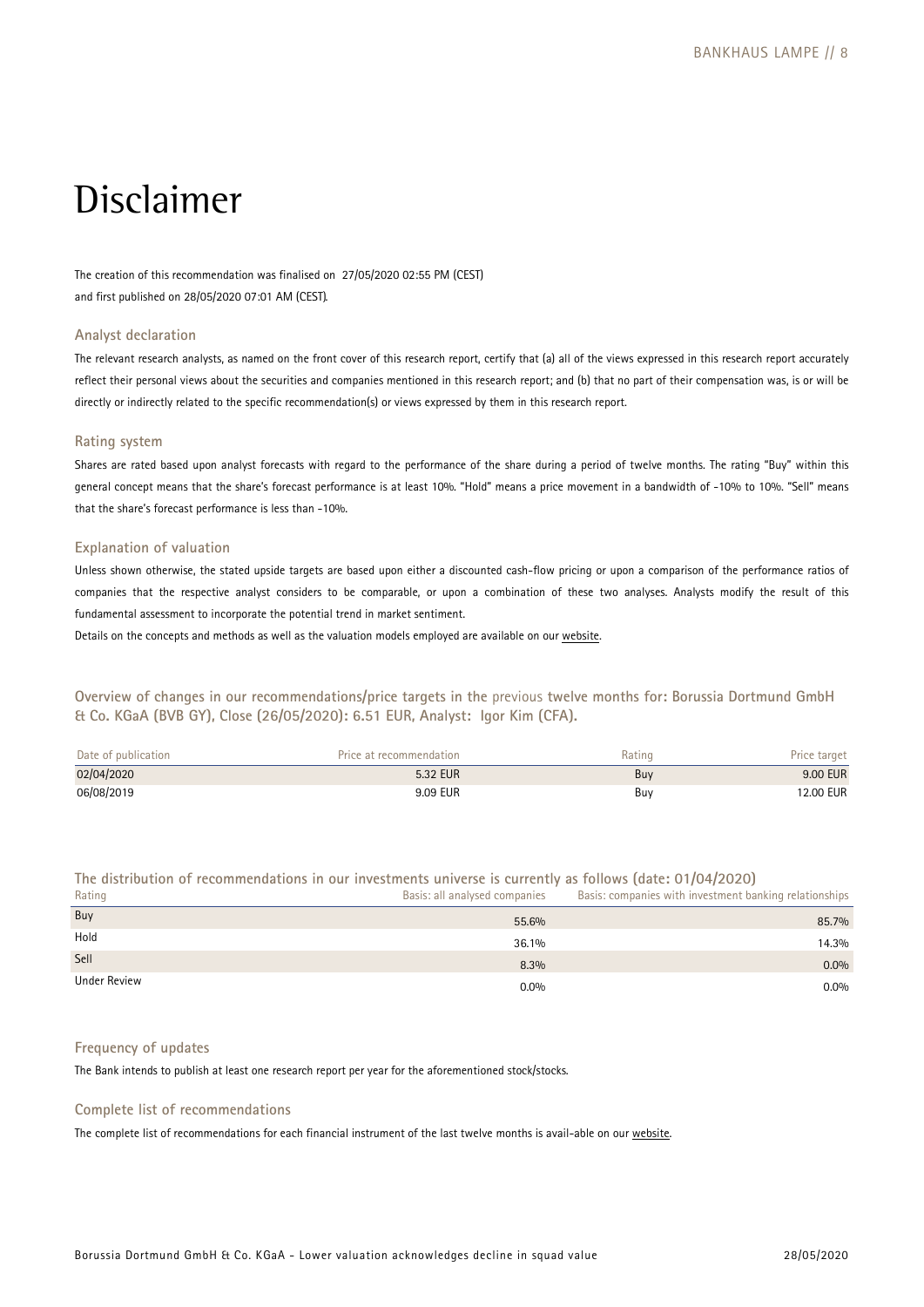#### **Prevention and dealing with conflicts of interest**

The measures taken by Bankhaus Lampe KG within the framework of its management of conflicts of interest in order to prevent and handle conflicts of interest are based, among other things, on the functional separation of sensitive business units, the establishment of confidentiality units by setting up information barriers, the establishment of organisational regulations regarding the treatment of confidential and sensitive information both inside and outside the confidentiality units and the monitoring and limitation of private securities transactions conducted by employees working in sensitive areas of Bankhaus Lampe KG. Conflicts of interest that cannot be avoided despite the measures taken are disclosed. Compliance with the internal and organisational provisions to prevent and handle conflicts of interest is monitored by the independent Compliance unit.

#### **Conflict of interest**

Disclosures of potential conflicts of interest relating to Bankhaus Lampe KG, its affiliates and subsidiaries in the following companies named in this research report are valid as of the end of the month prior to the publication of this report (updating this information may take up to ten days after the month comes to an end).

Potential conflicts of interests may exist in the following companies named in this research report.

| Company                           |  |
|-----------------------------------|--|
| Borussia Dortmund GmbH & Co. KGaA |  |

9. Bankhaus Lampe KG or an affiliated company has entered into an agreement with the company or a person close to the company on the production of this financial analysis.

#### Responsible regulatory authority:

Federal Financial Supervisory Authority – Bundesanstalt für Finanzdienstleistungsaufsicht (BaFin), Marie-Curie-Str. 24-28, D-60439 Frankfurt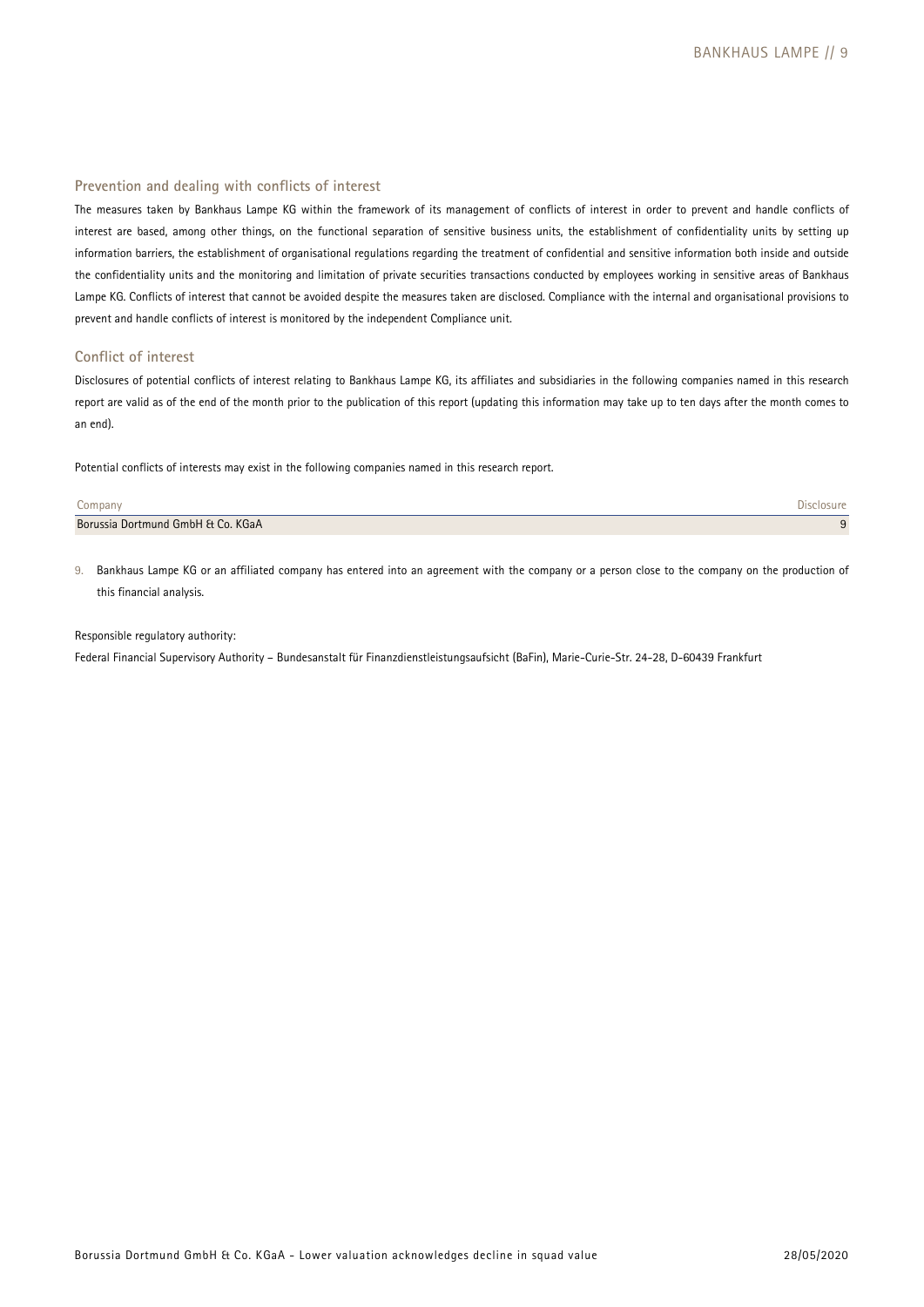#### **Declaration of liability**

The information in this study is based on public sources which the author(s) believe(s) to be reliable. Nevertheless, neither Bankhaus Lampe KG, nor its affiliated companies, nor the legal representatives, supervisory board members and employees of these companies can assume any guarantee for the correctness, completeness and accuracy of the information. All opinions and evaluations expressed in this study only reflect the current opinions and evaluations of the author(s), which do not necessarily correspond to the opinions and evaluations of other spheres of business of Bankhaus Lampe KG or its affiliated companies. All opinions and evaluations can be changed at any time without prior notice. They may differ from views set out in other documents, including research, published by Bankhaus Lampe KG.

This study is directed to institutional investors with registered offices in the European Union as well as in Switzerland, Liechtenstein and the United States of America, to whom the Bank has deliberately made it available. Its contents are for information purposes only and are not to be regarded as an offer or invitation to buy or sell financial instruments. Private investors who come to know the contents of this study should, before making a concrete investment decision, consult the investment adviser of their bank on whether any recommendation for a certain investment decision contained in this study is suitable for them in view of their investment objectives and financial conditions. The adviser may not share the views contained herein on the financial instruments and their issuers.

The completion and publication of this study is subject to the law of the Federal Republic of Germany. Its publication in other jurisdictions may be restricted by applicable laws or other legal regulations. Persons with residence outside the Federal Republic of Germany who come into possession of this study must inform themselves about any applicable restrictions that they are obligated to observe. They are recommended to contact the authorities of their country that are responsible for the monitoring of financial instruments and of markets in which financial instruments are traded, in order to find out whether there are any restrictions on acquisition regarding the financial instruments this study refers to. This study may neither be reprinted, in whole or in part, nor transferred into an information system, nor stored in any way whatsoever, be it electronically, mechanically, via photocopy, or by any other means, except with the prior written approval of Bankhaus Lampe KG.

#### **Additional information for clients in the United Kingdom**

Publications in the United Kingdom are distributed by Lampe Capital UK (Services) Limited, 25 Sackville Street, London W1S 3AX, United Kingdom and this report is only directed at persons who are investment professionals under Article 19 of the Financial Services and Markets Act 2000 (Financial Promotions) Order 2005 and the investment or investment activity to which this report relates is only available to and will only be engaged in with such persons. Persons who do not have professional experience in matters relating to investments should not rely upon the contents of this report.

Bankhaus Lampe KG, Schwannstraße 10, D-40476 Düsseldorf is responsible for this study. Further information may be obtained from Bankhaus Lampe KG. 28 May 2020